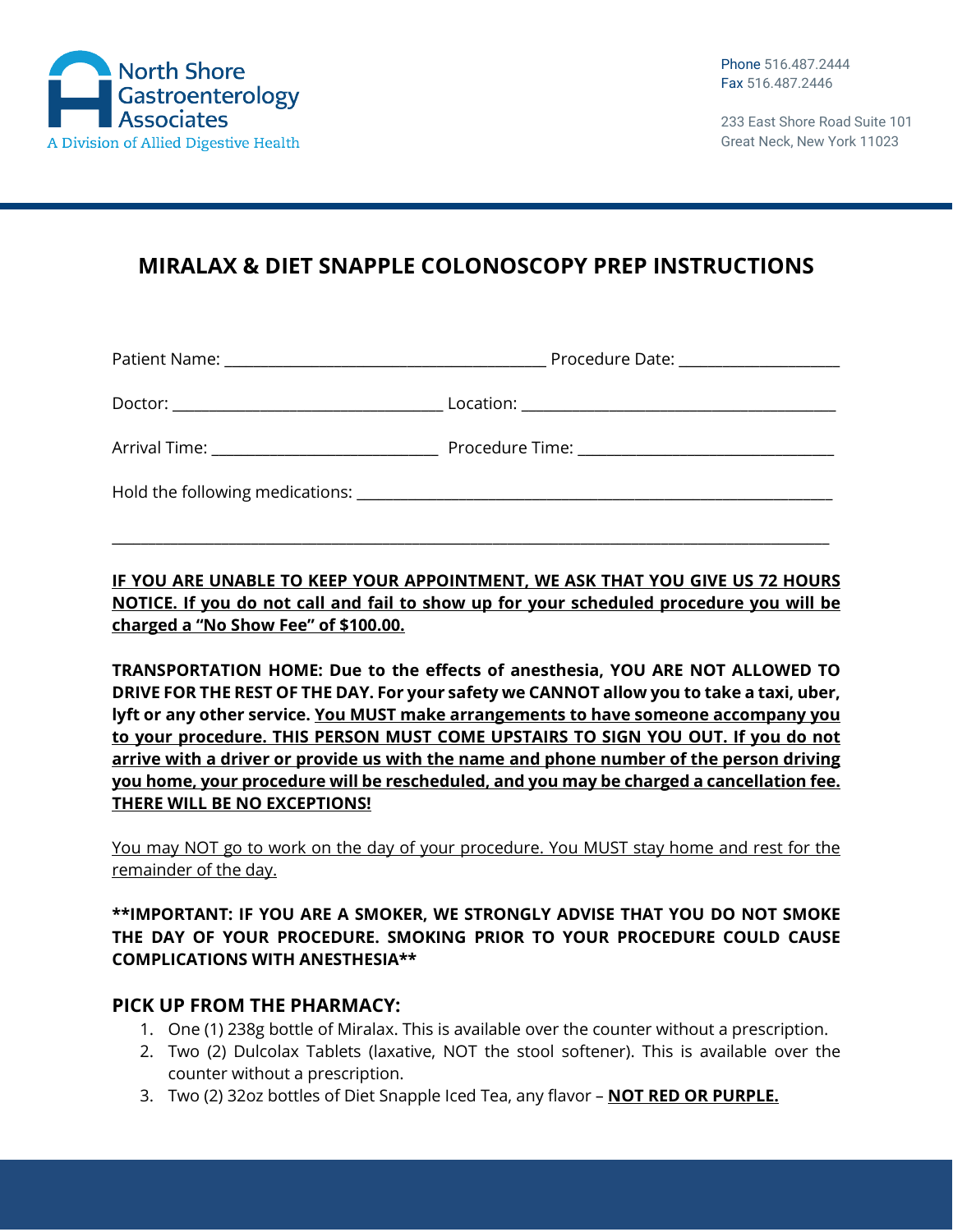

233 East Shore Road Suite 101 Great Neck, New York 11023

### **AT LEAST ONE WEEK PRIOR TO YOUR PROCEDURE:**

- 1. **If you take any blood thinners, such as Coumadin, Plavix or Aspirin daily, you must notify your doctor IMMEDIATELY!** These medications **MAY** need to be discontinued prior to your procedure.
- 2. If you take Insulin, you must discuss with your doctor whether you need to hold off taking or reduce your morning dose the day of the procedure.
- 3. **STOP** taking any vitamins containing iron and/or iron supplements **ONE WEEK** prior to your procedure.

### **TWO DAYS BEFORE YOUR PROCEDURE:**

You must stop eating the following foods: Salads, Nuts, Seeds, and Corn.

#### **THE DAY BEFORE YOUR PROCEDURE:**

Do not apply any lotion to your chest, arms, or legs!

1. You may not have any solid foods for the ENTIRE day.

| You May Have:                                                                           | You May NOT Have: |
|-----------------------------------------------------------------------------------------|-------------------|
| Water, Seltzer, Apple Juice, Sprite, Ginger Ale,   Gum, Solid Foods, Alcohol, Lemonade, |                   |
| Plain Jello (not red or purple), Bouillon or   Milk or Milk Products                    |                   |
| Clear Broth, Gatorade (not red or purple),                                              |                   |
| White Grape Juice, Italian Ice (not red or                                              |                   |
| purple), Black Coffee or Tea (no milk or                                                |                   |
| creamer)                                                                                |                   |

- 2. Drink an EXTRA 8‐ounces of clear liquid, every hour while awake.
- 3. Mix ½ of the 238g bottle of MIRALAX in each 32oz. bottle of Diet Snapple Iced Tea (Any flavor, (NOT RED)) until dissolved and refrigerate.
- 4. **At 4PM**, take 2 (two) DULCOLAX tablets with water and continue clear liquids.
- 5. **At 6PM**, begin drinking the DIET SNAPPLE ICED TEA+MIRALAX solution at a rate of 8oz. every 15‐30 minutes (over 1‐2 hours) until the first bottle is gone.
- 6. **You are encouraged to continue to drink as much clear liquid as possible until bedtime.**